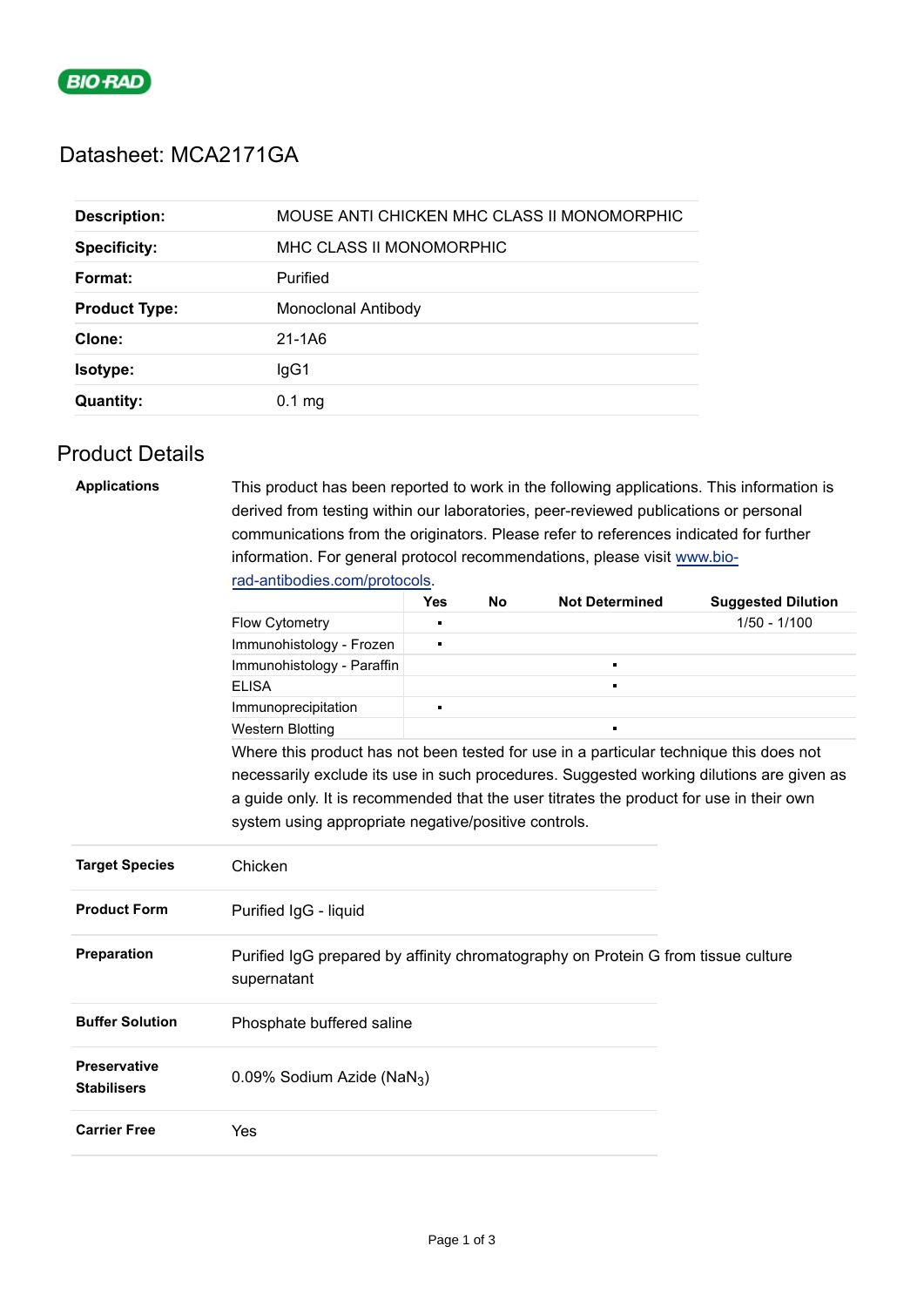| Approx. Protein<br><b>Concentrations</b> | IgG concentration 1.0 mg/ml                                                                                                                                                                                                                                                                                                                                                                                                                                                                                                                                                                                                                                                                                                                                                                                                                                                                                                                                                                                                                                                                                                                                                                                                                                                                                                                                                                                                                                                                                                                                                                                                                                                                                                                                                                                                                                                                                                                                                                                                                                                                                                                                                                                                                                                                                                                                                                                                                                                  |
|------------------------------------------|------------------------------------------------------------------------------------------------------------------------------------------------------------------------------------------------------------------------------------------------------------------------------------------------------------------------------------------------------------------------------------------------------------------------------------------------------------------------------------------------------------------------------------------------------------------------------------------------------------------------------------------------------------------------------------------------------------------------------------------------------------------------------------------------------------------------------------------------------------------------------------------------------------------------------------------------------------------------------------------------------------------------------------------------------------------------------------------------------------------------------------------------------------------------------------------------------------------------------------------------------------------------------------------------------------------------------------------------------------------------------------------------------------------------------------------------------------------------------------------------------------------------------------------------------------------------------------------------------------------------------------------------------------------------------------------------------------------------------------------------------------------------------------------------------------------------------------------------------------------------------------------------------------------------------------------------------------------------------------------------------------------------------------------------------------------------------------------------------------------------------------------------------------------------------------------------------------------------------------------------------------------------------------------------------------------------------------------------------------------------------------------------------------------------------------------------------------------------------|
| Immunogen                                | Chicken bursa cells                                                                                                                                                                                                                                                                                                                                                                                                                                                                                                                                                                                                                                                                                                                                                                                                                                                                                                                                                                                                                                                                                                                                                                                                                                                                                                                                                                                                                                                                                                                                                                                                                                                                                                                                                                                                                                                                                                                                                                                                                                                                                                                                                                                                                                                                                                                                                                                                                                                          |
| <b>Fusion Partners</b>                   | Spleen cells from immunized Balb/c mice were fused with cells of the mouse NS-1<br>myeloma cell line                                                                                                                                                                                                                                                                                                                                                                                                                                                                                                                                                                                                                                                                                                                                                                                                                                                                                                                                                                                                                                                                                                                                                                                                                                                                                                                                                                                                                                                                                                                                                                                                                                                                                                                                                                                                                                                                                                                                                                                                                                                                                                                                                                                                                                                                                                                                                                         |
| <b>Specificity</b>                       | Mouse anti Chicken MHC Class II (monomorphic) antibody, clone 21-1A6, recognizes<br>a monomorphic determinant on the chicken B-L molecule, the chicken class II major<br>histocompatibility complex (MHC).                                                                                                                                                                                                                                                                                                                                                                                                                                                                                                                                                                                                                                                                                                                                                                                                                                                                                                                                                                                                                                                                                                                                                                                                                                                                                                                                                                                                                                                                                                                                                                                                                                                                                                                                                                                                                                                                                                                                                                                                                                                                                                                                                                                                                                                                   |
|                                          | The level of B-L expression is reported to increase during the bursal phase of B cell<br>differentiation (Veromaa et al. 1988).                                                                                                                                                                                                                                                                                                                                                                                                                                                                                                                                                                                                                                                                                                                                                                                                                                                                                                                                                                                                                                                                                                                                                                                                                                                                                                                                                                                                                                                                                                                                                                                                                                                                                                                                                                                                                                                                                                                                                                                                                                                                                                                                                                                                                                                                                                                                              |
| <b>Flow Cytometry</b>                    | Use 10ul of the suggested working dilution to label 10 <sup>6</sup> cells in 100ul                                                                                                                                                                                                                                                                                                                                                                                                                                                                                                                                                                                                                                                                                                                                                                                                                                                                                                                                                                                                                                                                                                                                                                                                                                                                                                                                                                                                                                                                                                                                                                                                                                                                                                                                                                                                                                                                                                                                                                                                                                                                                                                                                                                                                                                                                                                                                                                           |
| <b>References</b>                        | 1. Veromaa, T. et al. (1988) Expression of B-L and Bu-1 antigens in chickens<br>bursectomized at 60 h of incubation. Eur J Immunol. 18 (2): 225-30.<br>2. Vainio, O. et al. (1988) Antigen-presenting cell-T cell interaction in the chicken is MHC<br>class II antigen restricted. J Immunol. 140 (9): 2864-8.<br>3. Petkov, D.I. et al. (2009) Identification and characterization of two distinct bursal B-cell<br>subpopulations following infectious bursal disease virus infection of White Leghorn<br>chickens. Avian Dis. 53 (3): 347-55.<br>4. Silva, A.B. et al. (2008) Functional analysis of neuropeptides in avian thymocyte<br>development. Dev Comp Immunol. 32 (4): 410-20.<br>5. Pavlova, S.P. et al. (2010) In vitro and in vivo characterization of glycoprotein C-deleted<br>infectious laryngotracheitis virus. J Gen Virol. 91 (Pt 4): 847-57.<br>6. Wattrang, E. (2009) Phosphorothioate oligodeoxyribonucleotides induce in vitro<br>proliferation of chicken B-cells. Vet Immunol Immunopathol. 131 (3-4): 218-28.<br>7. Kamble, N.M. et al. (2016) Interaction of a live attenuated Salmonella gallinarum<br>vaccine candidate with chicken bone marrow-derived dendritic cells. Avian Pathol. 45 (2):<br>235-43.<br>8. Jarosz, Ł. et al. et al. (2016) Effects of feed supplementation with glycine chelate and<br>iron sulfate on selected parameters of cell-mediated immune response in broiler chickens.<br>Res Vet Sci. 107: 68-74.<br>9. Eren, U. et al. (2016) The several elements of intestinal innate immune system at the<br>beginning of the life of broiler chicks. Microsc Res Tech. 79 (7): 604-14.<br>10. Kamble, N.M. et al. (2016) Activation of chicken bone marrow-derived dendritic cells<br>induced by a Salmonella Enteritidis ghost vaccine candidate. Poult Sci. 95 (10): 2274-80.<br>11. Jarosz, Ł.S. et al. (2018) The effect of feed supplementation with a copper-glycine<br>chelate and copper sulphate on selected humoral and cell-mediated immune parameters,<br>plasma superoxide dismutase activity, ceruloplasmin and cytokine concentration in broiler<br>chickens. J Anim Physiol Anim Nutr (Berl). 102 (1): e326-e336.<br>12. Shojadoost, B. et al. (2019) Interactions between lactobacilli and chicken<br>macrophages induce antiviral responses against avian influenza virus. Res Vet Sci. 125:<br>441-50.<br>13. Garrido, D. et al. (2018) The role of type I interferons (IFNs) in the regulation of |